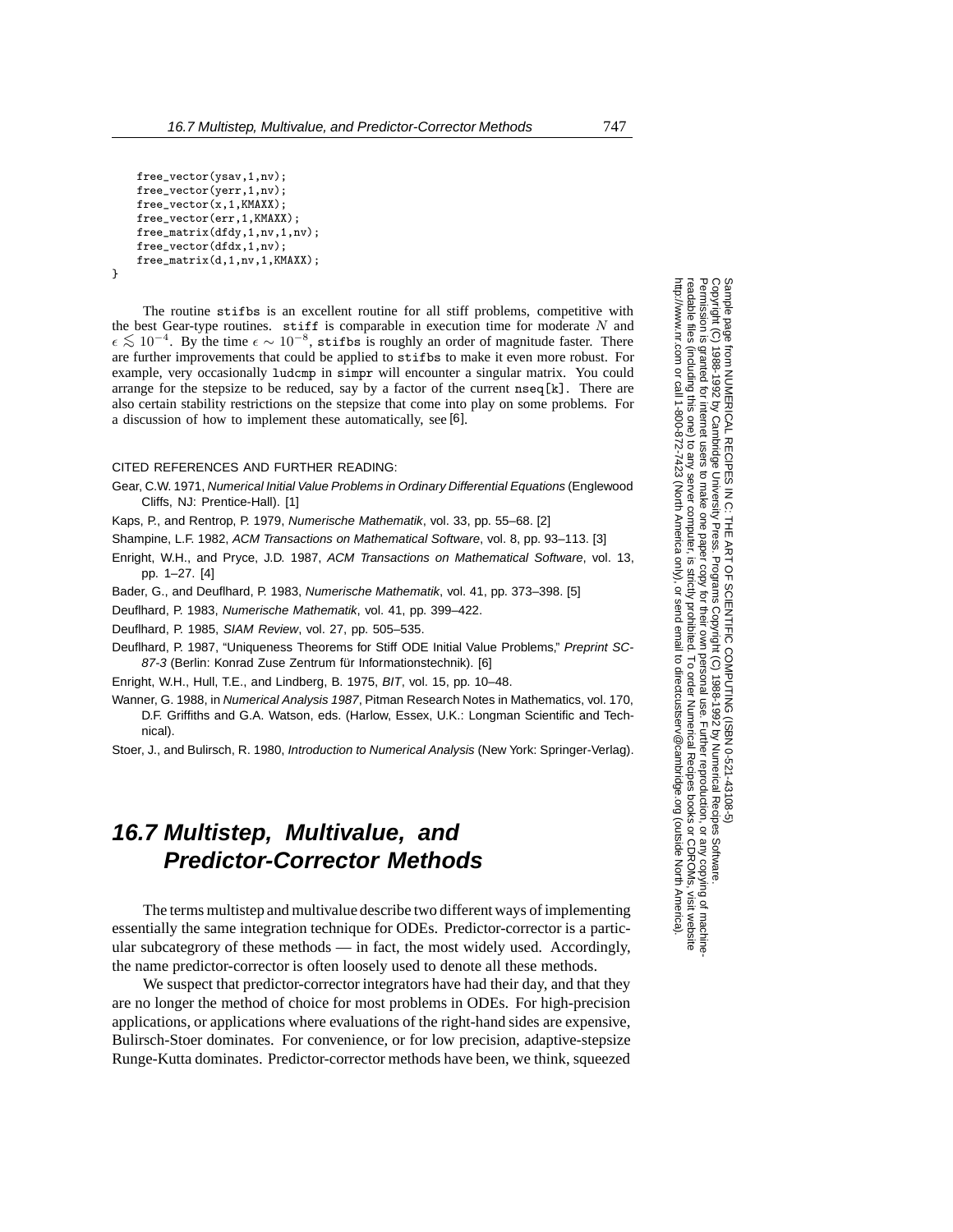out in the middle. There is possibly only one exceptional case: high-precision solution of very smooth equations with very complicated right-hand sides, as we will describe later.

Nevertheless, these methods have had a long historical run. Textbooks are full of information on them, and there are a lot of standard ODE programs around that are based on predictor-corrector methods. Many capable researchers have a lot of experience with predictor-corrector routines, and they see no reason to make a precipitous change of habit. It is not a bad idea for you to be familiar with the principles involved, and even with the sorts of bookkeeping details that are the bane of these methods. Otherwise there will be a big surprise in store when you first have to fix a problem in a predictor-corrector routine.

Let us first consider the multistep approach. Think about how integrating an ODE is different from finding the integral of a function: For a function, the integrand has a known dependence on the independent variable  $x$ , and can be evaluated at will. For an ODE, the "integrand" is the right-hand side, which depends both on x and on the dependent variables y. Thus to advance the solution of  $y' = f(x, y)$ from  $x_n$  to  $x$ , we have

$$
y(x) = y_n + \int_{x_n}^{x} f(x', y) dx'
$$
 (16.7.1)

In a single-step method like Runge-Kutta or Bulirsch-Stoer, the value  $y_{n+1}$  at  $x_{n+1}$ depends only on  $y_n$ . In a multistep method, we approximate  $f(x, y)$  by a polynomial passing through *several* previous points  $x_n, x_{n-1}, \ldots$  and possibly also through  $x_{n+1}$ . The result of evaluating the integral (16.7.1) at  $x = x_{n+1}$  is then of the form

$$
y_{n+1} = y_n + h(\beta_0 y'_{n+1} + \beta_1 y'_n + \beta_2 y'_{n-1} + \beta_3 y'_{n-2} + \cdots)
$$
 (16.7.2)

where  $y'_n$  denotes  $f(x_n, y_n)$ , and so on. If  $\beta_0 = 0$ , the method is explicit; otherwise it is implicit. The order of the method depends on how many previous steps we use to get each new value of  $y$ .

Consider how we might solve an implicit formula of the form  $(16.7.2)$  for  $y_{n+1}$ . Two methods suggest themselves: *functional iteration* and *Newton's method*. In functional iteration, we take some initial guess for  $y_{n+1}$ , insert it into the right-hand side of (16.7.2) to get an updated value of  $y_{n+1}$ , insert this updated value back into the right-hand side, and continue iterating. But how are we to get an initial guess for  $y_{n+1}$ ? Easy! Just use some *explicit* formula of the same form as (16.7.2). This is called the *predictor step*. In the predictor step we are essentially *extrapolating* the polynomial fit to the derivative from the previous points to the new point  $x_{n+1}$  and then doing the integral (16.7.1) in a Simpson-like manner from  $x_n$  to  $x_{n+1}$ . The subsequent Simpson-like integration, using the prediction step's value of  $y_{n+1}$  to *interpolate* the derivative, is called the *corrector step*. The difference between the predicted and corrected function values supplies information on the local truncation error that can be used to control accuracy and to adjust stepsize.

If one corrector step is good, aren't many better? Why not use each corrector as an improved predictor and iterate to convergence on each step? Answer: Even if you had a *perfect* predictor, the step would still be accurate only to the finite order of the corrector. This incurable error term is on the same order as that which your iteration is supposed to cure, so you are at best changing only the coefficient in front

Permission is granted for internet users to make one paper copy for their own personal use. Further reproduction, or any copyin Copyright (C) 1988-1992 by Cambridge University Press.Programs Copyright (C) 1988-1992 by Numerical Recipes Software. g of machinereadable files (including this one) to any servercomputer, is strictly prohibited. To order Numerical Recipes booksor CDROMs, visit website http://www.nr.com or call 1-800-872-7423 (North America only),or send email to directcustserv@cambridge.org (outside North America).

Sample page from NUMERICAL RECIPES IN C: THE ART OF SCIENTIFIC COMPUTING (ISBN 0-521-43108-5)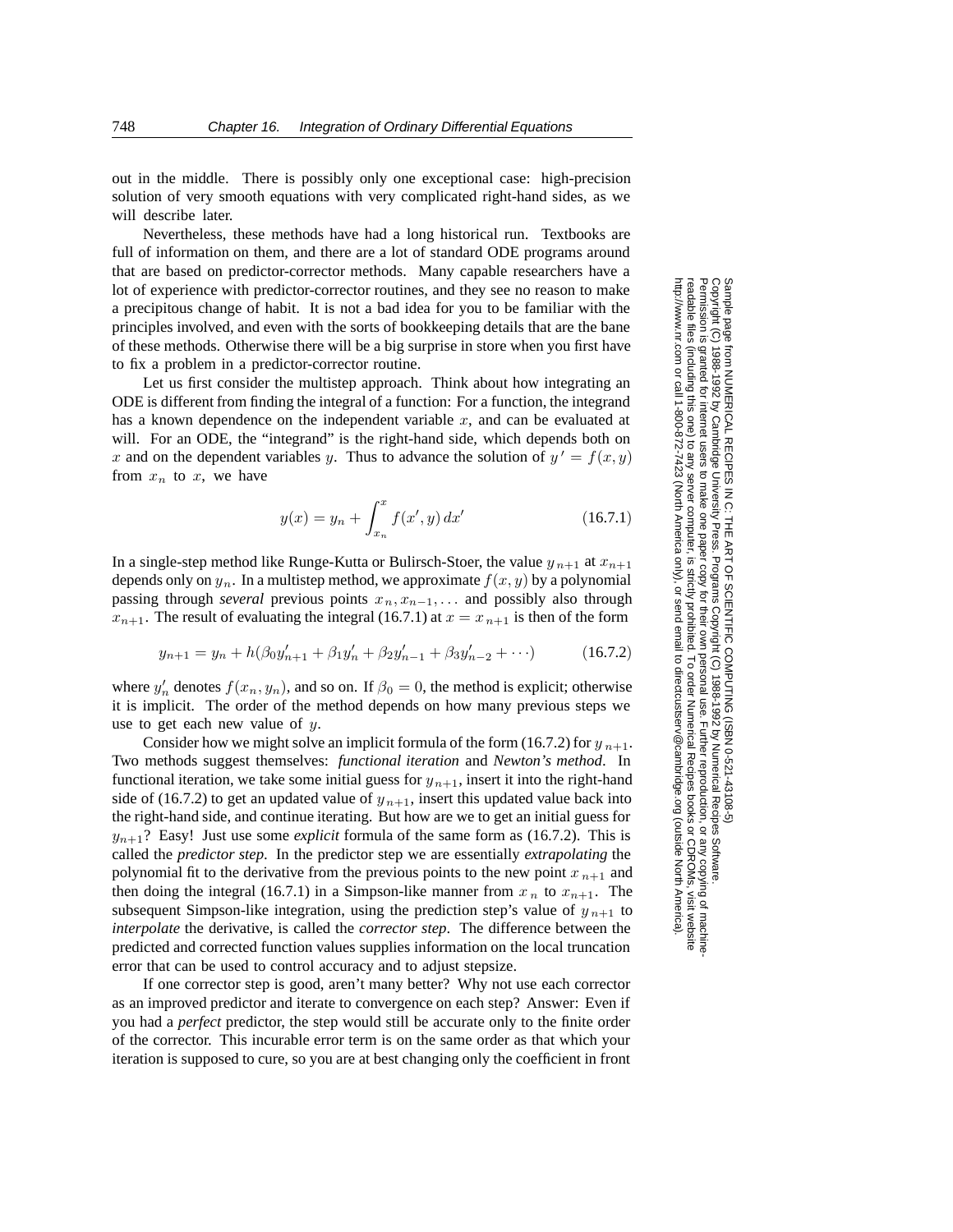of the error term by a fractional amount. So dubious an improvement is certainly not worth the effort. Your extra effort would be better spent in taking a smaller stepsize.

As described so far, you might think it desirable or necessary to predict several intervals ahead at each step, then to use all these intervals, with various weights, in a Simpson-like corrector step. That is not a good idea. Extrapolation is the least stable part of the procedure, and it is desirable to minimize its effect. Therefore, the integration steps of a predictor-corrector method are overlapping, each one involving several stepsize intervals  $h$ , but extending just one such interval farther than the previous ones. Only that one extended interval is extrapolated by each predictor step.

The most popular predictor-corrector methods are probably the Adams-Bashforth-Moulton schemes, which have good stability properties. The Adams-Bashforth part is the predictor. For example, the third-order case is

predictor: 
$$
y_{n+1} = y_n + \frac{h}{12} (23y'_n - 16y'_{n-1} + 5y'_{n-2}) + O(h^4)
$$
 (16.7.3)

Here information at the current point  $x_n$ , together with the two previous points  $x_{n-1}$ and  $x_{n-2}$  (assumed equally spaced), is used to predict the value  $y_{n+1}$  at the next point,  $x_{n+1}$ . The Adams-Moulton part is the corrector. The third-order case is

corrector: 
$$
y_{n+1} = y_n + \frac{h}{12}(5y'_{n+1} + 8y'_n - y'_{n-1}) + O(h^4)
$$
 (16.7.4)

Without the trial value of  $y_{n+1}$  from the predictor step to insert on the right-hand side, the corrector would be a nasty implicit equation for  $y_{n+1}$ .

There are actually three separate processes occurring in a predictor-corrector method: the predictor step, which we call P, the evaluation of the derivative  $y'_{n+1}$ from the latest value of  $y$ , which we call E, and the corrector step, which we call C. In this notation, iterating  $m$  times with the corrector (a practice we inveighed against earlier) would be written  $P(EC)^{m}$ . One also has the choice of finishing with a C or an E step. The lore is that a final E is superior, so the strategy usually recommended is PECE.

Notice that a PC method with a fixed number of iterations (say, one) is an explicit method! When we fix the number of iterations in advance, then the final value of  $y_{n+1}$  can be written as some complicated function of known quantities. Thus fixed iteration PC methods lose the strong stability properties of implicit methods and *should only be used for nonstiff problems*.

For stiff problems we *must* use an implicit method if we want to avoid having tiny stepsizes. (Not all implicit methods are good for stiff problems, but fortunately some good ones such as the Gear formulas are known.) We then appear to have two choices for solving the implicit equations: functional iteration to convergence, or Newton iteration. However, it turns out that for stiff problems functional iteration will not even converge unless we use tiny stepsizes, no matter how close our prediction is! Thus Newton iteration is usually an essential part of a multistep stiff solver. For convergence, Newton's method doesn't particularly care what the stepsize is, as long as the prediction is accurate enough.

Multistep methods, as we have described them so far, suffer from two serious difficulties when one tries to implement them:

• Since the formulas require results from equally spaced steps, adjusting the stepsize is difficult.

Permission is granted for internet users to make one paper copy for their own personal use. Further reproduction, or any copyin Copyright (C) 1988-1992 by Cambridge University Press.Programs Copyright (C) 1988-1992 by Numerical Recipes Software. Sample page from NUMERICAL RECIPES IN C: THE ART OF SCIENTIFIC COMPUTING (ISBN 0-521-43108-5) g of machinereadable files (including this one) to any servercomputer, is strictly prohibited. To order Numerical Recipes booksor CDROMs, visit website http://www.nr.com or call 1-800-872-7423 (North America only),or send email to directcustserv@cambridge.org (outside North America).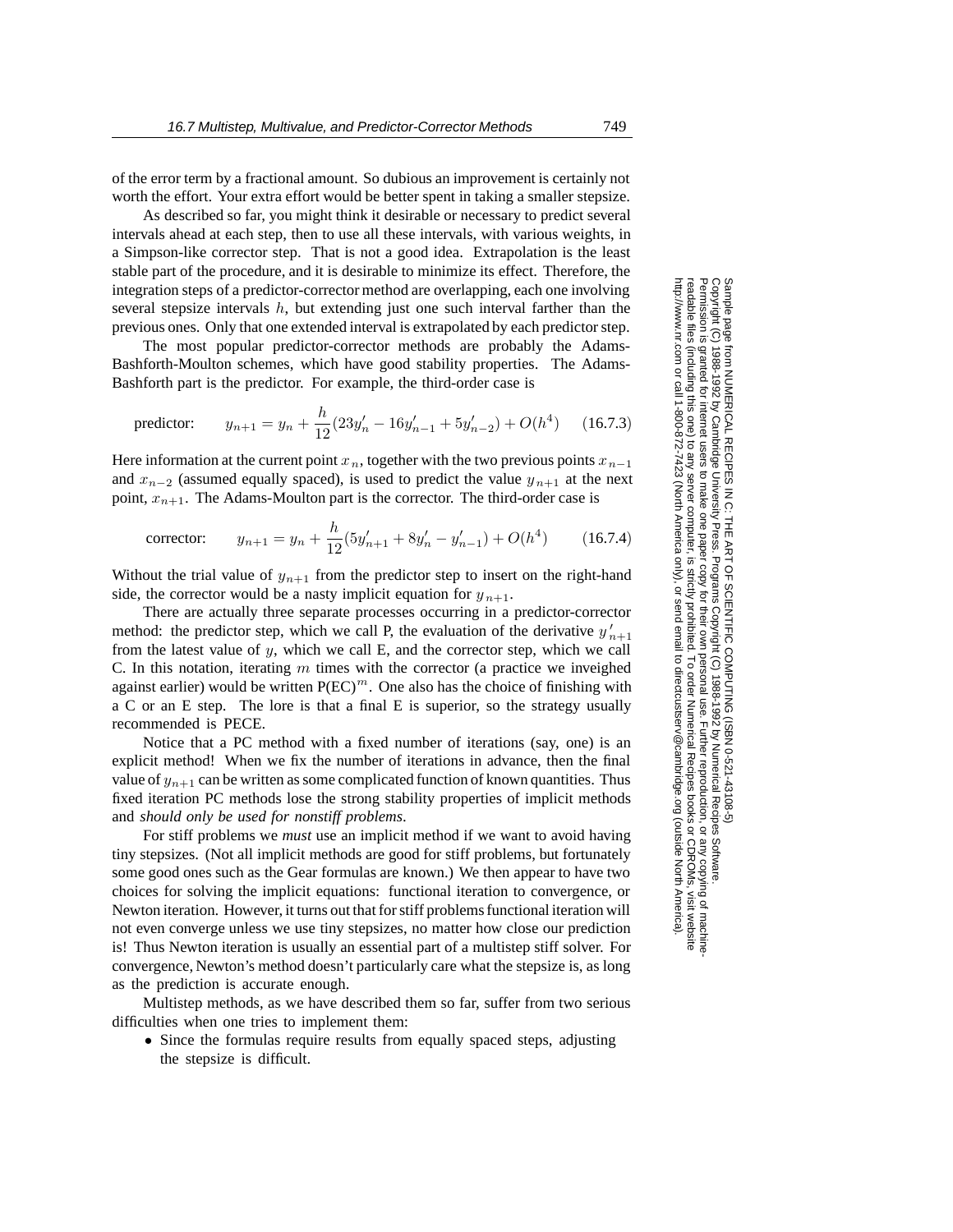• Starting and stopping present problems. For starting, we need the initial values plus several previous steps to prime the pump. Stopping is a problem because equal steps are unlikely to land directly on the desired termination point.

Older implementations of PC methods have various cumbersome ways of dealing with these problems. For example, they might use Runge-Kutta to start and stop. Changing the stepsize requires considerable bookkeeping to do some kind of interpolation procedure. Fortunately both these drawbacks disappear with the multivalue approach.

For multivalue methods the basic data available to the integrator are the first few terms of the Taylor series expansion of the solution at the current point  $x_n$ . The aim is to advance the solution and obtain the expansion coefficients at the next point  $x_{n+1}$ . This is in contrast to multistep methods, where the data are the values of the solution at  $x_n, x_{n-1}, \ldots$ . We'll illustrate the idea by considering a four-value method, for which the basic data are

$$
\mathbf{y}_n \equiv \begin{pmatrix} y_n \\ hy'_n \\ (h^2/2)y''_n \\ (h^3/6)y'''_n \end{pmatrix} \tag{16.7.5}
$$

It is also conventional to scale the derivatives with the powers of  $h = x_{n+1} - x_n$  as shown. Note that here we use the vector notation **y** to denote the solution and its first few derivatives at a point, not the fact that we are solving a system of equations with many components  $y$ .

In terms of the data in (16.7.5), we can approximate the value of the solution  $y$  at some point  $x$ :

$$
y(x) = y_n + (x - x_n)y'_n + \frac{(x - x_n)^2}{2}y''_n + \frac{(x - x_n)^3}{6}y'''_n \tag{16.7.6}
$$

Set  $x = x_{n+1}$  in equation (16.7.6) to get an approximation to  $y_{n+1}$ . Differentiate equation (16.7.6) and set  $x = x_{n+1}$  to get an approximation to  $y'_{n+1}$ , and similarly for  $y_{n+1}^n$  and  $y_{n+1}^m$ . Call the resulting approximation  $\tilde{y}_{n+1}$ , where the tilde is a reminder that all we have done so far is a rely provided a represention of the solution and its that all we have done so far is a polynomial extrapolation of the solution and its derivatives; we have not yet used the differential equation. You can easily verify that

$$
\widetilde{\mathbf{y}}_{n+1} = \mathbf{B} \cdot \mathbf{y}_n \tag{16.7.7}
$$

where the matrix **B** is

$$
\mathbf{B} = \begin{pmatrix} 1 & 1 & 1 & 1 \\ 0 & 1 & 2 & 3 \\ 0 & 0 & 1 & 3 \\ 0 & 0 & 0 & 1 \end{pmatrix}
$$
 (16.7.8)

We now write the actual approximation to  $y_{n+1}$  that we will use by adding a correction to  $\widetilde{\mathbf{y}}_{n+1}$ :

$$
\mathbf{y}_{n+1} = \widetilde{\mathbf{y}}_{n+1} + \alpha \mathbf{r}
$$
 (16.7.9)

Sample page f<br>Copyright (C)<br>Permission is g Copyright (C) 1988-1992 by Cambridge University Press.Sample page from NUMERICAL RECIPES IN C: THE ART OF SCIENTIFIC COMPUTING (ISBN 0-521-43108-5) http://www.nr.com or call 1-800-872-7423 (North America only),readable files (including this one) to any serverPermission is granted for internet users to make one paper copy for their own personal use. Further reproduction, or any copyin from NUMERICAL RECIPES IN C: THE ART OF SCIENTIFIC COMPUTING (ISBN 0-521-43108-5)<br>1988-1992 by Cambridge University Press. Programs Copyright (C) 1988-1992 by Numerical Recipes Software computer, is strictly prohibited. To order Numerical Recipes booksPrograms Copyright (C) 1988-1992 by Numerical Recipes Software. or send email to directcustserv@cambridge.org (outside North America). or CDROMs, visit website g of machine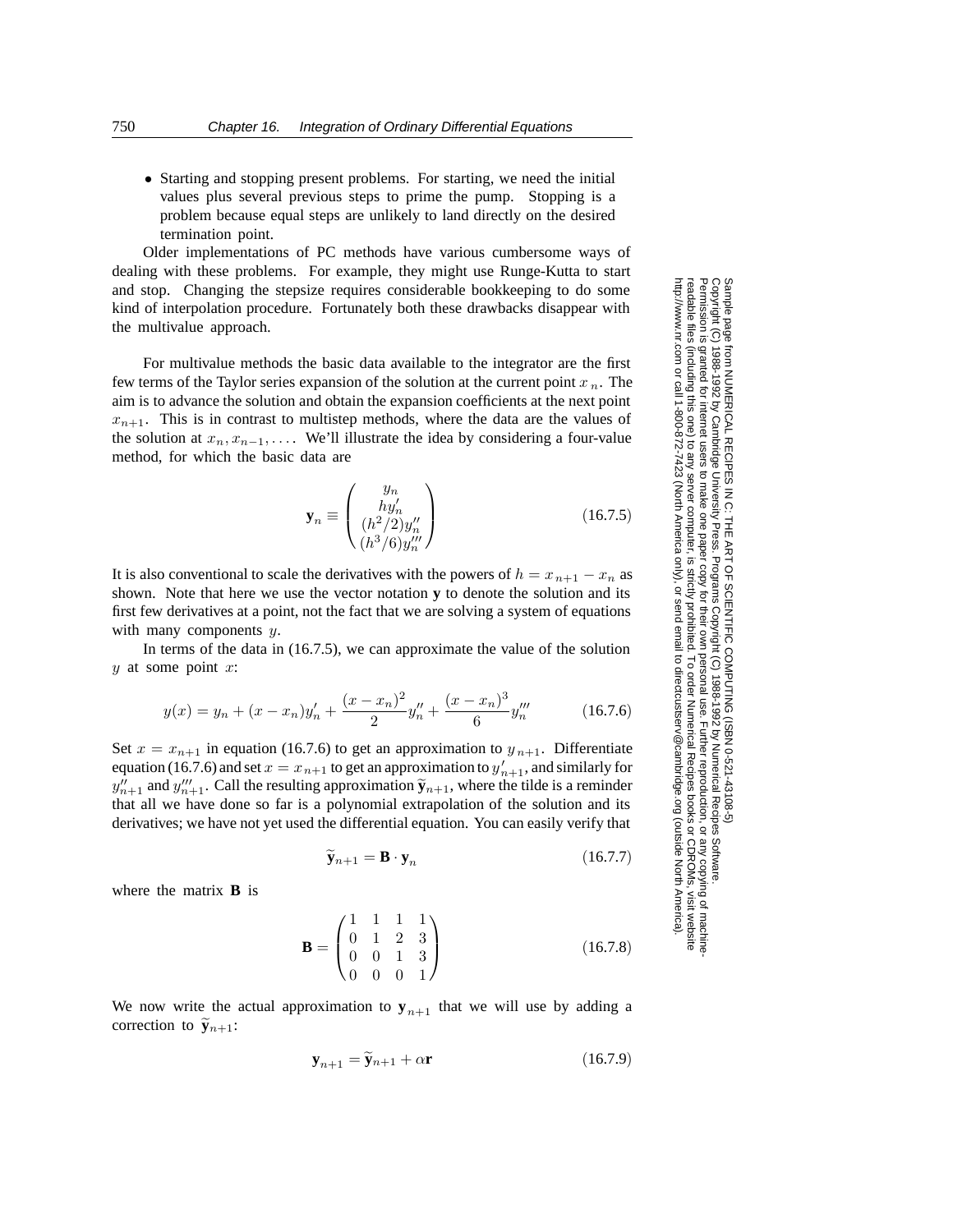Here **r** will be a fixed vector of numbers, in the same way that **B** is a fixed matrix. We fix  $\alpha$  by requiring that the differential equation

$$
y'_{n+1} = f(x_{n+1}, y_{n+1})
$$
\n(16.7.10)

be satisfied. The second of the equations in (16.7.9) is

$$
hy'_{n+1} = h\widetilde{y}'_{n+1} + \alpha r_2 \tag{16.7.11}
$$

and this will be consistent with (16.7.10) provided

$$
r_2 = 1, \qquad \alpha = h f(x_{n+1}, y_{n+1}) - h \tilde{y}'_{n+1} \tag{16.7.12}
$$

The values of  $r_1$ ,  $r_3$ , and  $r_4$  are free for the inventor of a given four-value method to choose. Different choices give different orders of method (i.e., through what order in  $h$  the final expression 16.7.9 actually approximates the solution), and different stability properties.

An interesting result, not obvious from our presentation, is that multivalue and multistep methods are entirely equivalent. In other words, the value  $y_{n+1}$  given by a multivalue method with given **B** and **r** is exactly the same value given by some multistep method with given  $\beta$ 's in equation (16.7.2). For example, it turns out that the Adams-Bashforth formula (16.7.3) corresponds to a four-value method with  $r_1 = 0$ ,  $r_3 = 3/4$ , and  $r_4 = 1/6$ . The method is explicit because  $r_1 = 0$ . The Adams-Moulton method (16.7.4) corresponds to the implicit four-value method with  $r_1 = 5/12$ ,  $r_3 = 3/4$ , and  $r_4 = 1/6$ . Implicit multivalue methods are solved the same way as implicit multistep methods: either by a predictor-corrector approach using an explicit method for the predictor, or by Newton iteration for stiff systems.

Why go to all the trouble of introducing a whole new method that turns out to be equivalent to a method you already knew? The reason is that multivalue methods allow an easy solution to the two difficulties we mentioned above in actually implementing multistep methods.

Consider first the question of stepsize adjustment. To change stepsize from  $h$ to h' at some point  $x_n$ , simply multiply the components of  $y_n$  in (16.7.5) by the appropriate powers of  $h'/h$ , and you are ready to continue to  $x_n + h'$ .

Multivalue methods also allow a relatively easy change in the *order* of the method: Simply change **r**. The usual strategy for this is first to determine the new stepsize with the current order from the error estimate. Then check what stepsize would be predicted using an order one greater and one smaller than the current order. Choose the order that allows you to take the biggest next step. Being able to change order also allows an easy solution to the starting problem: Simply start with a first-order method and let the order automatically increase to the appropriate level.

For low accuracy requirements, a Runge-Kutta routine like rkqs is almost always the most efficient choice. For high accuracy, bsstep is both robust and efficient. For very smooth functions, a variable-order PC method can invoke very high orders. If the right-hand side of the equation is relatively complicated, so that the expense of evaluating it outweighs the bookkeeping expense, then the best PC packages can outperform Bulirsch-Stoer on such problems. As you can imagine, however, such a variable-stepsize, variable-order method is not trivial to program. If

Permission is granted for internet users to make one paper copy for their own personal use. Further reproduction, or any copyin Copyright (C) 1988-1992 by Cambridge University Press.Programs Copyright (C) 1988-1992 by Numerical Recipes Software. Sample page from NUMERICAL RECIPES IN C: THE ART OF SCIENTIFIC COMPUTING (ISBN 0-521-43108-5) g of machinereadable files (including this one) to any servercomputer, is strictly prohibited. To order Numerical Recipes booksor CDROMs, visit website http://www.nr.com or call 1-800-872-7423 (North America only),or send email to directcustserv@cambridge.org (outside North America).